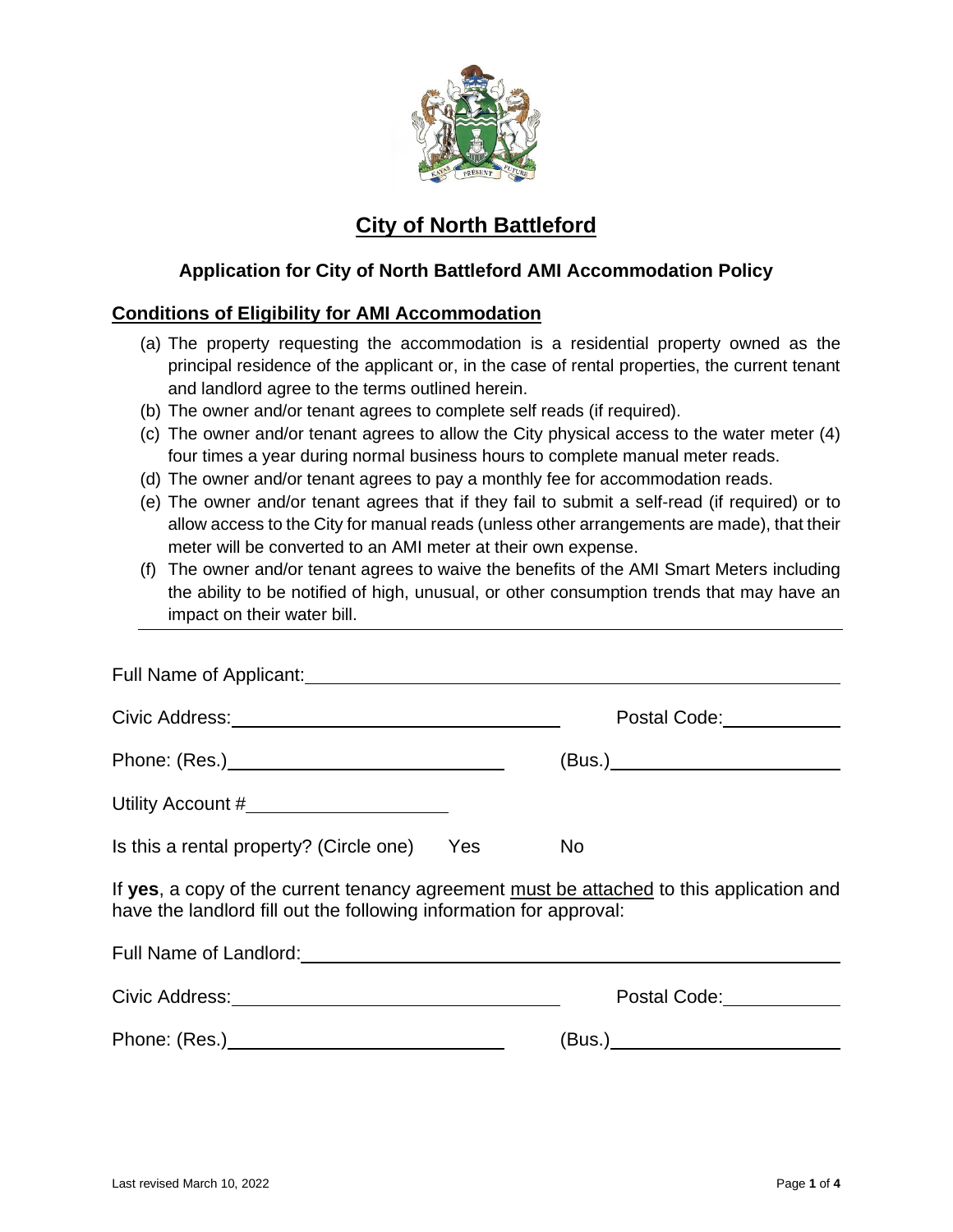

# **Declaration of Applicant (Primary Resident Owner or Tenant)**

l

I, I. Contains The Community Correction Community Correction Community Community Name of Municipality Name of Applicant (Please Print)

I hereby declare that the above information is true and accurate to the best of my knowledge. I understand that knowingly providing false information will nullify and void the AMI Accommodation Agreement.

I understand and agree to the meter read charges outlined in Bylaw No. 1706 Waterworks and I understand that failure to allow access for City Reads or if required, complete self-reads may result in the cancellation of the AMI Accommodation Agreement or bylaw enforcement pursuant to the City of North Battleford Waterworks Bylaw No. 1706. Further, I understand and agree to the Meter Read Schedule that is included with this application.

Signature Date

Witness Signature Witness (Print Name)

|                    | <b>For Office Use Only:</b> |  |  |  |
|--------------------|-----------------------------|--|--|--|
| Annlicable Drogram |                             |  |  |  |

*Applicable Program:*

*Director of Operations Decision for AMI Accommodation Eligibility:*

| Approved: ( | ) Denied: ( |
|-------------|-------------|
|-------------|-------------|

| Date: | <b>City Representative:</b> |
|-------|-----------------------------|
|       |                             |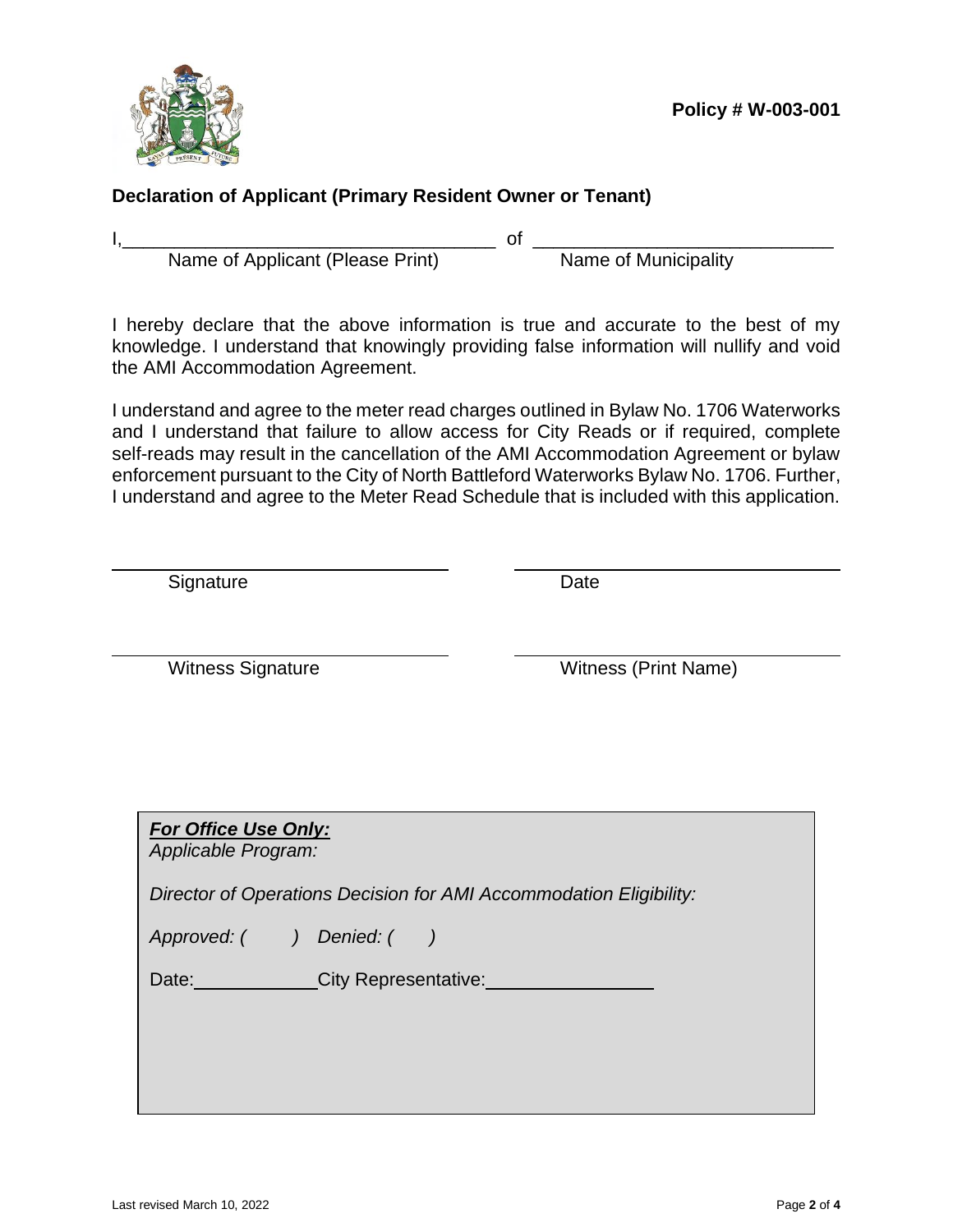

### **Declaration of Landlord**

l

I,\_\_\_\_\_\_\_\_\_\_\_\_\_\_\_\_\_\_\_\_\_\_\_\_\_\_\_\_\_\_\_\_\_\_\_\_ of \_\_\_\_\_\_\_\_\_\_\_\_\_\_\_\_\_\_\_\_\_\_\_\_\_\_\_\_\_ Name of Landlord (Please Print)

I hereby declare that the above information is true and accurate to the best of my knowledge. I hereby also agree that as the owner and landlord of the rental property located at:

Street Address **Postal Code** 

, North Battleford, Saskatchewan,

that I may be held responsible for transmitter removal, replacement, or installation fees should the tenant fail make the appropriate arrangements upon end of tenancy. I understand that knowingly providing false information will nullify and void the AMI Accommodation Agreement.

I understand and agree to the meter read charges outlined in the Bylaw No. 1706 Waterworks and I understand that failure to allow access for City Reads or if required, complete self-reads may result in the cancellation of the AMI Accommodation Agreement or bylaw enforcement pursuant to the City of North Battleford Waterworks Bylaw No. 1706. Further, I understand and agree to the Meter Read Schedule that is included with this application.

Signature Date

Witness Signature Witness (Print Name)

| <b>For Office Use Only:</b><br>Applicable Program:                 |
|--------------------------------------------------------------------|
| Director of Operations Decision for AMI Accommodation Eligibility: |
| Approved: () Denied: ()                                            |
| <b>City Representative:</b><br>Date: Date:                         |
|                                                                    |
|                                                                    |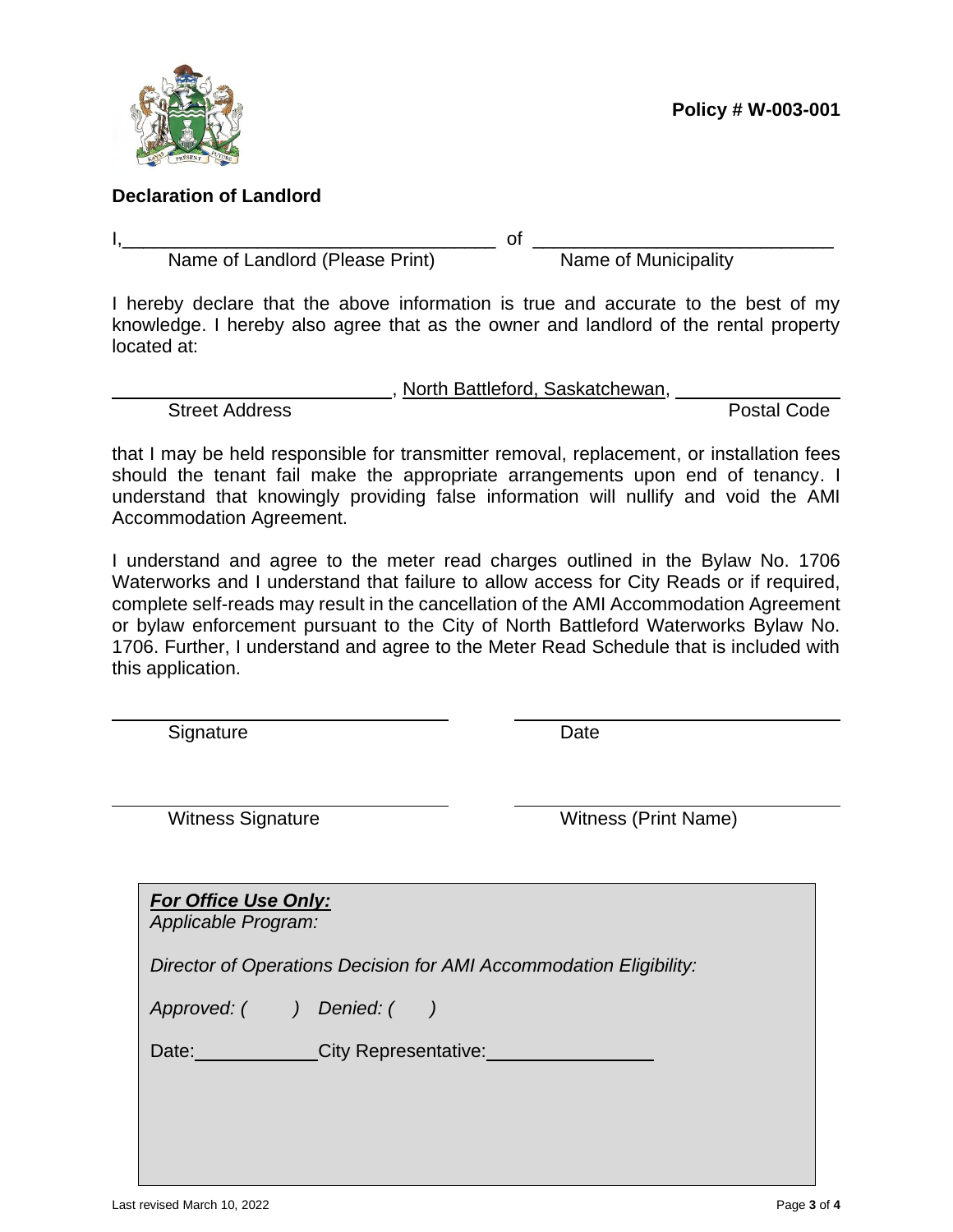

# **Meter Reading Schedule**

**For Office Use Only:** (provide a copy of the completed form to the applicant)

Date: Property Address:

Billing Section: **Owner? Rental?** (Circle one)

City Reads for Residents in **Billing Section 1**:

| <b>March</b>    |
|-----------------|
| June            |
| September       |
| <b>December</b> |

City Reads for Residents in **Billing Section 2**:

| January |
|---------|
| April   |
| July    |
| October |

City Reads for Residents in **Billing Section 3**:

| <b>February</b> |
|-----------------|
| May             |
| August          |
| <b>November</b> |

Rental Property Self Reads:

| <b>Self-Read Schedule (Highlight Months)</b> |          |          |          |
|----------------------------------------------|----------|----------|----------|
| Januarv                                      | February | March    | April    |
| May                                          | June     | July     | August   |
| September                                    | October  | November | December |

### **Scheduling Meter Reads & Submitting Self Reads**

To Schedule a meter read:

Email [ub@cityofnb.ca](mailto:ub@cityofnb.ca) or call City Hall at 306-445-1700 and request the waterworks department.

### To submit a self-read:

Email [ub@cityofnb.ca](mailto:ub@cityofnb.ca) or all City Hall at 306-445-1700 and request the utilities clerk.